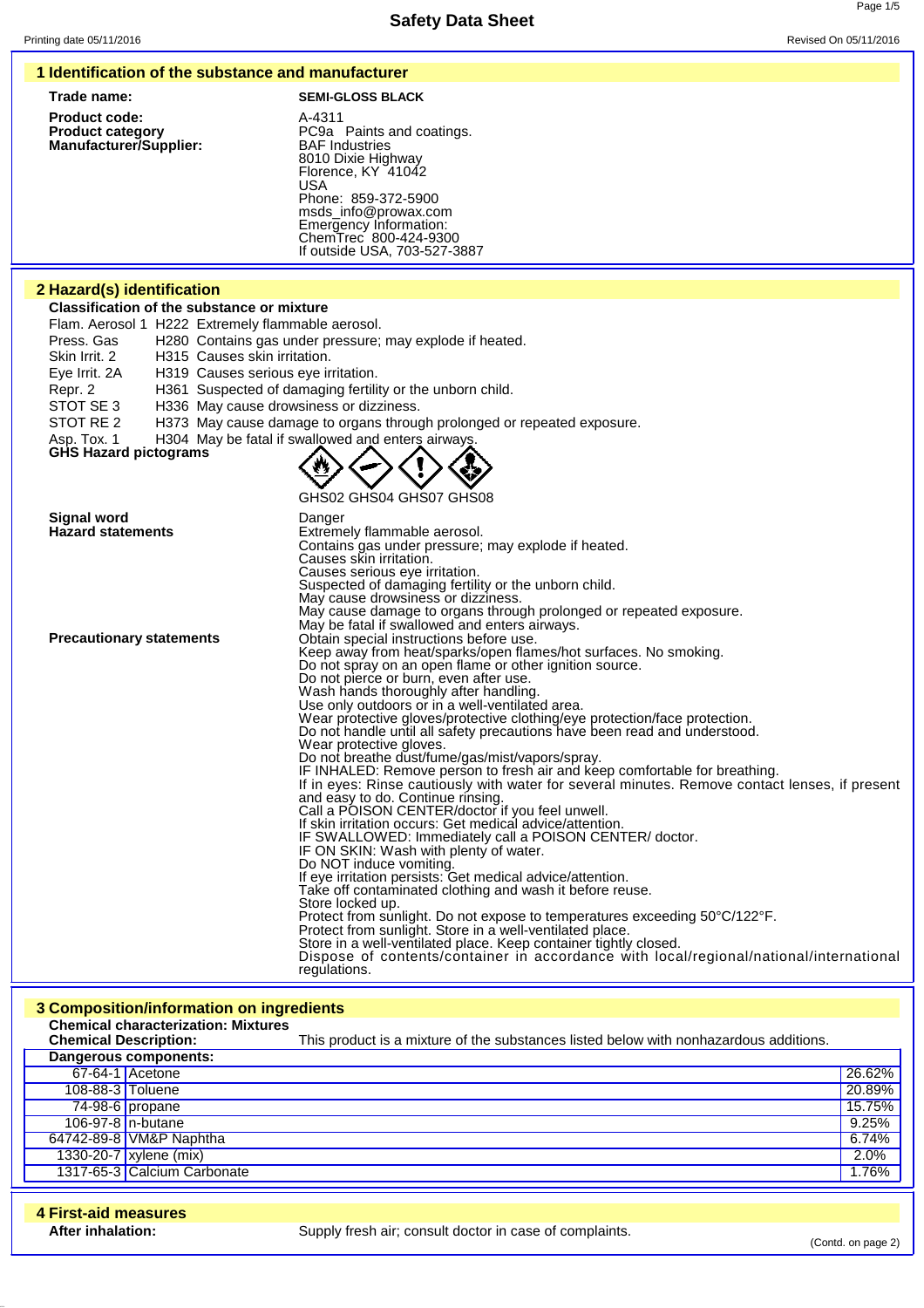| Printing date 05/11/2016                                                                                                                                                                                                             | Revised On 05/11/2016                                                                                                                                                                                                                                           |
|--------------------------------------------------------------------------------------------------------------------------------------------------------------------------------------------------------------------------------------|-----------------------------------------------------------------------------------------------------------------------------------------------------------------------------------------------------------------------------------------------------------------|
| Trade name: SEMI-GLOSS BLACK                                                                                                                                                                                                         |                                                                                                                                                                                                                                                                 |
| After skin contact:<br>After eye contact:                                                                                                                                                                                            | (Contd. of page 1)<br>Immediately wash with water and soap and rinse thoroughly.<br>Remove contaminated clothing. Wash exposed area with soap and water.<br>Rinse opened eye for several minutes under running water. If symptoms persist, consult a<br>doctor. |
| After swallowing:                                                                                                                                                                                                                    | Rinse mouth with water. Do not induce vomiting.                                                                                                                                                                                                                 |
| Most important symptoms and<br>effects:                                                                                                                                                                                              | <b>Dizziness</b>                                                                                                                                                                                                                                                |
| Indication of any immediate medical<br>attention needed:                                                                                                                                                                             | No further relevant information available.                                                                                                                                                                                                                      |
| <b>5 Fire-fighting measures</b>                                                                                                                                                                                                      |                                                                                                                                                                                                                                                                 |
| <b>Extinguishing agents:</b><br><b>Special hazards:</b><br>Protective equipment for                                                                                                                                                  | CO2, extinguishing powder or water spray. Fight larger fires with water spray.<br>Can form explosive gas-air mixtures.                                                                                                                                          |
| firefighters:                                                                                                                                                                                                                        | A respiratory protective device may be necessary.                                                                                                                                                                                                               |
| 6 Accidental release measures<br><b>Personal precautions, protective</b><br>equipment and emergency<br>procedures:<br>Methods and material for<br>containment and cleaning up:                                                       | Wear protective equipment. Keep unprotected persons away.<br>Use respiratory protective device against the effects of fumes/dust/aerosol.<br>Ensure adequate ventilation.<br>Dispose contaminated material as waste according to section 13.                    |
|                                                                                                                                                                                                                                      |                                                                                                                                                                                                                                                                 |
| <b>7 Handling and storage</b><br><b>Precautions for safe handling</b><br><b>Storage requirements:</b>                                                                                                                                | Use only in well ventilated areas.<br>Keep away from sources of heat and direct sunlight. Do not warehouse in subfreezing conditions. Store locked up.                                                                                                          |
| 8 Exposure controls/personal protection                                                                                                                                                                                              |                                                                                                                                                                                                                                                                 |
| Components with limit values that require monitoring at the workplace:                                                                                                                                                               |                                                                                                                                                                                                                                                                 |
| 67-64-1 Acetone                                                                                                                                                                                                                      |                                                                                                                                                                                                                                                                 |
| PEL (United States GHS) Long-term value: 2400 mg/m <sup>3</sup> , 1000 ppm<br>REL (United States GHS) Long-term value: 590 mg/m <sup>3</sup> , 250 ppm<br>TLV (United States GHS) Short-term value: 1187 mg/m <sup>3</sup> , 500 ppm | Long-term value: 594 mg/m <sup>3</sup> , 250 ppm                                                                                                                                                                                                                |
| <b>BEI</b><br>108-88-3 Toluene                                                                                                                                                                                                       |                                                                                                                                                                                                                                                                 |
| PEL (United States GHS) Long-term value: 200 ppm                                                                                                                                                                                     | Ceiling limit value: 300; 500* ppm<br>*10-min peak per 8-hr shift                                                                                                                                                                                               |
| REL (United States GHS) Short-term value: 560 mg/m <sup>3</sup> , 150 ppm                                                                                                                                                            | Long-term value: 375 mg/m <sup>3</sup> , 100 ppm                                                                                                                                                                                                                |
| TLV (United States GHS) Long-term value: 75 mg/m <sup>3</sup> , 20 ppm<br>BEI                                                                                                                                                        |                                                                                                                                                                                                                                                                 |
| 74-98-6 propane<br>PEL (United States GHS) Long-term value: 1800 mg/m <sup>3</sup> , 1000 ppm                                                                                                                                        |                                                                                                                                                                                                                                                                 |
| REL (United States GHS) Long-term value: 1800 mg/m <sup>3</sup> , 1000 ppm                                                                                                                                                           |                                                                                                                                                                                                                                                                 |
| TLV (United States GHS) refer to Appendix F in TLVs&BEIs book; NIC-EX<br>106-97-8 n-butane                                                                                                                                           |                                                                                                                                                                                                                                                                 |
| REL (United States GHS) Long-term value: 1900 mg/m <sup>3</sup> , 800 ppm                                                                                                                                                            |                                                                                                                                                                                                                                                                 |
| TLV (United States GHS) Short-term value: (2370) mg/m <sup>3</sup> , (1000) ppm<br>NIC-EX                                                                                                                                            |                                                                                                                                                                                                                                                                 |
| 1330-20-7 xylene (mix)<br>PEL (United States GHS) Long-term value: 435 mg/m <sup>3</sup> , 100 ppm                                                                                                                                   |                                                                                                                                                                                                                                                                 |
| REL (United States GHS) Short-term value: 655 mg/m <sup>3</sup> , 150 ppm                                                                                                                                                            |                                                                                                                                                                                                                                                                 |
| TLV (United States GHS) Short-term value: 651 mg/m <sup>3</sup> , 150 ppm<br>BEI                                                                                                                                                     | Long-term value: 435 mg/m <sup>3</sup> , 100 ppm<br>Long-term value: $434 \text{ mg/m}^3$ , 100 ppm                                                                                                                                                             |
| Ingredients with biological limit values:<br>67-64-1 Acetone                                                                                                                                                                         |                                                                                                                                                                                                                                                                 |
| BEI (United States GHS) 50 mg/L<br>Medium: urine<br>Time: end of shift                                                                                                                                                               | Parameter: Acetone (nonspecific)<br>(Contd. on page 3)                                                                                                                                                                                                          |
|                                                                                                                                                                                                                                      |                                                                                                                                                                                                                                                                 |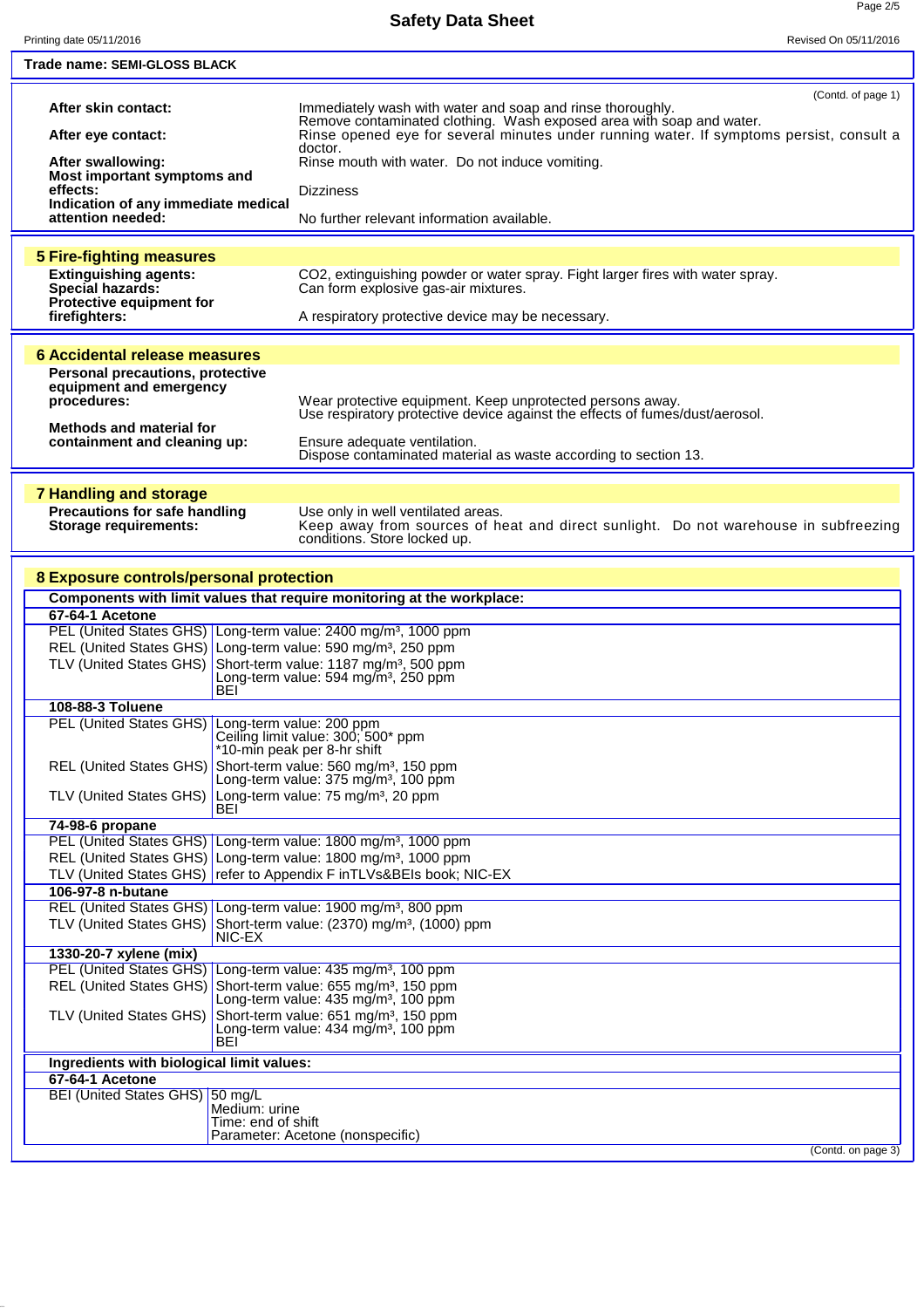Ē

L

Page 3/5

## **Trade name: SEMI-GLOSS BLACK**

|                                                         |                     | (Contd. of page 2)                                                                                                                                                                               |
|---------------------------------------------------------|---------------------|--------------------------------------------------------------------------------------------------------------------------------------------------------------------------------------------------|
| 108-88-3 Toluene                                        |                     |                                                                                                                                                                                                  |
| BEI (United States GHS) 0.02 mg/L                       | Medium: blood       |                                                                                                                                                                                                  |
|                                                         |                     | Time: prior to last shift of workweek                                                                                                                                                            |
|                                                         | Parameter: Toluene  |                                                                                                                                                                                                  |
|                                                         | $0.03$ mg/L         |                                                                                                                                                                                                  |
|                                                         | Medium: urine       |                                                                                                                                                                                                  |
|                                                         | Time: end of shift  |                                                                                                                                                                                                  |
|                                                         | Parameter: Toluene  |                                                                                                                                                                                                  |
|                                                         | 0.3 mg/g creatinine |                                                                                                                                                                                                  |
|                                                         | Medium: urine       |                                                                                                                                                                                                  |
|                                                         | Time: end of shift  |                                                                                                                                                                                                  |
|                                                         |                     | Parameter: o-Cresol with hydrolysis (background)                                                                                                                                                 |
| 1330-20-7 xylene (mix)                                  |                     |                                                                                                                                                                                                  |
| BEI (United States GHS) 1.5 g/g creatinine              |                     |                                                                                                                                                                                                  |
|                                                         | Time: end of shift  |                                                                                                                                                                                                  |
|                                                         |                     | Parameter: Methylhippuric acids                                                                                                                                                                  |
| <b>Hygienic protection:</b>                             |                     | Keep away from foodstuffs and animal feed. Wash hands after use.                                                                                                                                 |
|                                                         |                     | Immediately remove all soiled and contaminated clothing.<br>Wash hands after use.                                                                                                                |
|                                                         |                     | Avoid contact with the eyes and skin.                                                                                                                                                            |
|                                                         |                     | Do not eat or drink while working.                                                                                                                                                               |
| <b>Breathing equipment:</b>                             |                     | A respirator is generally not necessary when using this product outdoors or in large open areas.                                                                                                 |
|                                                         |                     | In cases where short and/or long term overexposure exists, a charcoal filter respirator should be<br>worn. If you suspect overexposure conditions exist, please consult an authority on chemical |
|                                                         |                     | hygeine.                                                                                                                                                                                         |
| Hand protection:                                        |                     | Nitrile gloves.                                                                                                                                                                                  |
|                                                         |                     | Protective gloves. The glove material must be impermeable and resistant to the substance.                                                                                                        |
| Eye protection:                                         |                     | Tightly sealed goggles                                                                                                                                                                           |
|                                                         |                     |                                                                                                                                                                                                  |
| 9 Physical and chemical properties                      |                     |                                                                                                                                                                                                  |
| Appearance:<br>Odor:                                    |                     | Aerosol.<br>Aromatic                                                                                                                                                                             |
| <b>Odor threshold:</b>                                  |                     | Not determined.                                                                                                                                                                                  |
| pH-value:                                               |                     | Not determined.                                                                                                                                                                                  |
| <b>Melting point/Melting range</b>                      |                     | Undetermined.                                                                                                                                                                                    |
| <b>Boiling point:</b>                                   |                     | -44 °C (-47 °F)                                                                                                                                                                                  |
| <b>Flash point:</b>                                     |                     | -19 °C (-2 °F)                                                                                                                                                                                   |
| Flammability (solid, gas):                              |                     | Extremely flammable.                                                                                                                                                                             |
| <b>Decomposition temperature:</b>                       |                     | Not determined.                                                                                                                                                                                  |
| Auto igniting:                                          |                     | Product is not self-igniting.                                                                                                                                                                    |
| Danger of explosion:                                    |                     |                                                                                                                                                                                                  |
| <b>Lower Explosion Limit:</b>                           |                     | In use, may form flammable/explosive vapour-air mixture.<br>1.7 Vol %                                                                                                                            |
| <b>Upper Explosion Limit:</b>                           |                     | 10.9 Vol %                                                                                                                                                                                       |
| Vapor pressure:                                         |                     | Not determined.                                                                                                                                                                                  |
| <b>Relative Density:</b>                                |                     | Between 0.77 and 0.85 (Water equals 1.00)                                                                                                                                                        |
| Vapor density                                           |                     | Not determined.                                                                                                                                                                                  |
| <b>Evaporation rate</b>                                 |                     | Not applicable.                                                                                                                                                                                  |
| Partition coefficient: n-octonal/water: Not determined. |                     |                                                                                                                                                                                                  |
| Solubility:                                             |                     | Not determined.                                                                                                                                                                                  |
| <b>Viscosity:</b>                                       |                     | Not determined.                                                                                                                                                                                  |
| <b>VOC content:</b>                                     |                     | 573.2 g/l / 4.78 lb/gl                                                                                                                                                                           |
| VOC content (less exempt solvents): 56.7 %              |                     |                                                                                                                                                                                                  |
| <b>Solids content:</b>                                  |                     | 16.7%                                                                                                                                                                                            |
|                                                         |                     |                                                                                                                                                                                                  |
| <b>10 Stability and reactivity</b>                      |                     |                                                                                                                                                                                                  |
| <b>Reactivity:</b><br><b>Conditions to avoid:</b>       |                     | Stable at normal temperatures.                                                                                                                                                                   |
|                                                         |                     | Do not allow can to exceed 120 degrees Fahrenheit. Do not warehouse in subfreezing<br>temperatures.                                                                                              |
| <b>Chemical stability:</b>                              |                     | Not fully evaluated.                                                                                                                                                                             |
| Possibility of hazardous reactions:                     |                     | No dangerous reactions known.                                                                                                                                                                    |
| Incompatible materials:                                 |                     | No further relevant information available.                                                                                                                                                       |
| Hazardous decomposition:                                |                     | No dangerous decomposition products known.                                                                                                                                                       |
|                                                         |                     |                                                                                                                                                                                                  |
| <b>11 Toxicological information</b>                     |                     |                                                                                                                                                                                                  |
| LD/LC50 values that are relevant for classification:    |                     |                                                                                                                                                                                                  |
| 106-97-8 n-butane                                       |                     |                                                                                                                                                                                                  |
| Inhalative LC50/4 h 658 mg/l (rat)                      |                     |                                                                                                                                                                                                  |

(Contd. on page 4)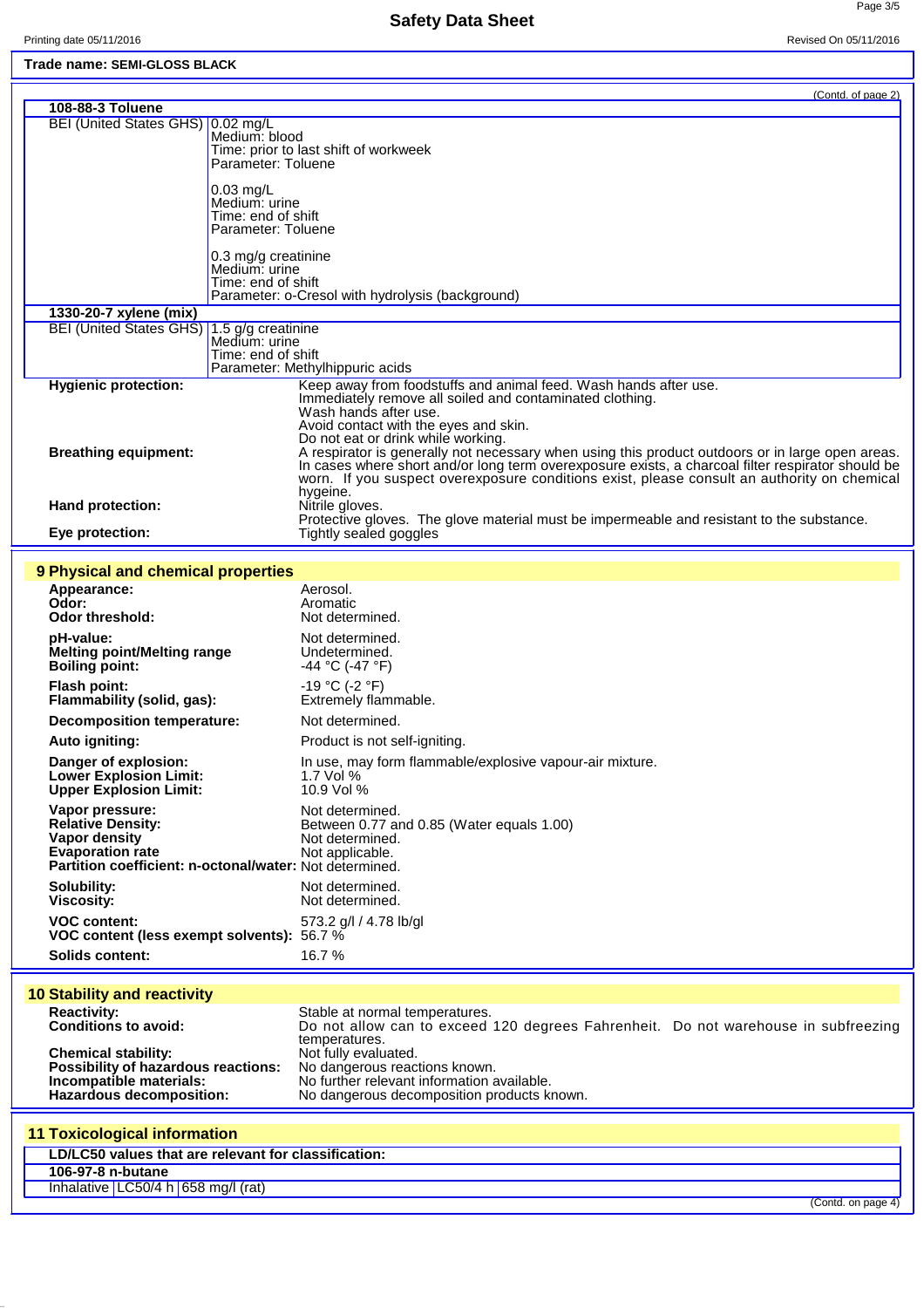Page 4/5

| Trade name: SEMI-GLOSS BLACK                                      |                                                                                                                                         |
|-------------------------------------------------------------------|-----------------------------------------------------------------------------------------------------------------------------------------|
|                                                                   | (Contd. of page 3)                                                                                                                      |
| 1330-20-7 xylene (mix)                                            |                                                                                                                                         |
| LD <sub>50</sub><br>8700 mg/kg (rat)<br>Oral<br>LD50              |                                                                                                                                         |
| 2000 mg/kg (rbt)<br>Dermal<br>Inhalative LC50/4 h 6350 mg/l (rat) |                                                                                                                                         |
| Information on toxicological effects: No data available.          |                                                                                                                                         |
| <b>Skin effects:</b>                                              | Irritant to skin and mucous membranes.                                                                                                  |
| Eye effects:                                                      | Irritating effect.                                                                                                                      |
| Sensitization:                                                    | No sensitizing effects known.                                                                                                           |
| <b>Carcinogenic categories</b>                                    |                                                                                                                                         |
| IARC (International Agency for Research on Cancer)                |                                                                                                                                         |
| 108-88-3 Toluene                                                  | 3                                                                                                                                       |
| 1330-20-7 xylene (mix)                                            | 3                                                                                                                                       |
| <b>NTP (National Toxicology Program)</b>                          |                                                                                                                                         |
| None of the ingredients is listed.                                |                                                                                                                                         |
|                                                                   |                                                                                                                                         |
| <b>12 Ecological information</b>                                  |                                                                                                                                         |
| <b>Aquatic toxicity:</b>                                          | Hazardous for water, do not empty into drains.                                                                                          |
| Persistence and degradability:                                    | The product is degradable after prolonged exposure to natural weathering processes.<br>No further relevant information available.       |
| <b>Bioaccumulative potential:</b><br><b>Mobility in soil:</b>     | No further relevant information available.                                                                                              |
| Other adverse effects:                                            | No further relevant information available.                                                                                              |
|                                                                   |                                                                                                                                         |
| <b>13 Disposal considerations</b>                                 |                                                                                                                                         |
|                                                                   | Dispose of in accordance with local, state, and federal regulations. Do not puncture, incinerate, or compact. Partially empty cans must |
|                                                                   | be disposed of responsibly. Do not heat or cut empty containers with electric or gas torches.                                           |
| Recommendation:                                                   | Completely empty cans should be recycled.                                                                                               |
|                                                                   |                                                                                                                                         |
| <b>14 Transport information</b>                                   |                                                                                                                                         |
| <b>UN-Number</b><br><b>DOT</b>                                    | <b>UN1950</b><br>N/A                                                                                                                    |
| <b>DOT</b>                                                        | <b>Consumer Commodity ORM-D</b>                                                                                                         |
|                                                                   | Aerosols, flammable                                                                                                                     |
| <b>ADR</b>                                                        | 1950 Aerosols                                                                                                                           |
| Transport hazard class(es):<br><b>Class</b>                       | 2.1                                                                                                                                     |
| <b>Marine pollutant:</b>                                          | No                                                                                                                                      |
| Special precautions for user:                                     | <b>Warning: Gases</b>                                                                                                                   |
| <b>EMS Number:</b>                                                | $F-D.S-U$                                                                                                                               |
| <b>IMDG</b>                                                       |                                                                                                                                         |
| Limited quantities (LQ)                                           | 1L                                                                                                                                      |
| <b>Packaging Group:</b><br><b>UN "Model Regulation":</b>          | UN1950, Aerosols, 2.1                                                                                                                   |
|                                                                   |                                                                                                                                         |
| <b>15 Regulatory information</b>                                  |                                                                                                                                         |
| SARA Section 355 (extremely hazardous substances):                |                                                                                                                                         |
| None of the ingredients in this product are listed.               |                                                                                                                                         |
| <b>SARA Section 313 (Specific toxic chemical listings):</b>       |                                                                                                                                         |
| 108-88-3 Toluene                                                  |                                                                                                                                         |
| 1330-20-7 xylene (mix)                                            |                                                                                                                                         |
| CPSC:                                                             | This product complies with 16 CFR 1303 and does not contain more than 90 ppm of lead.                                                   |
| California Proposition 65 chemicals known to cause cancer:        |                                                                                                                                         |
| 1333-86-4 Carbon black                                            |                                                                                                                                         |
| 100-41-4 ethyl benzene                                            |                                                                                                                                         |
| <b>California Proposition 65 chemicals</b>                        |                                                                                                                                         |
| known to cause developmental<br>toxicity:                         | 108-88-3 Toluene                                                                                                                        |
| <b>CANADIAN ENVIRONMENTAL</b>                                     |                                                                                                                                         |
| <b>PROTECTION ACT:</b>                                            | All hazardous ingredients for this product appear on the Canadian Domestice Substance List.                                             |
| <b>WHMIS Symbols for Canada:</b>                                  | A - Compressed gas<br>D2A - Very toxic material causing other toxic effects                                                             |
|                                                                   |                                                                                                                                         |
|                                                                   |                                                                                                                                         |
|                                                                   |                                                                                                                                         |
| EPA:                                                              |                                                                                                                                         |
| $67-64-1$ Acetone                                                 |                                                                                                                                         |
| 108-88-3 Toluene                                                  | Ш                                                                                                                                       |
| 1330-20-7   xylene (mix)                                          |                                                                                                                                         |